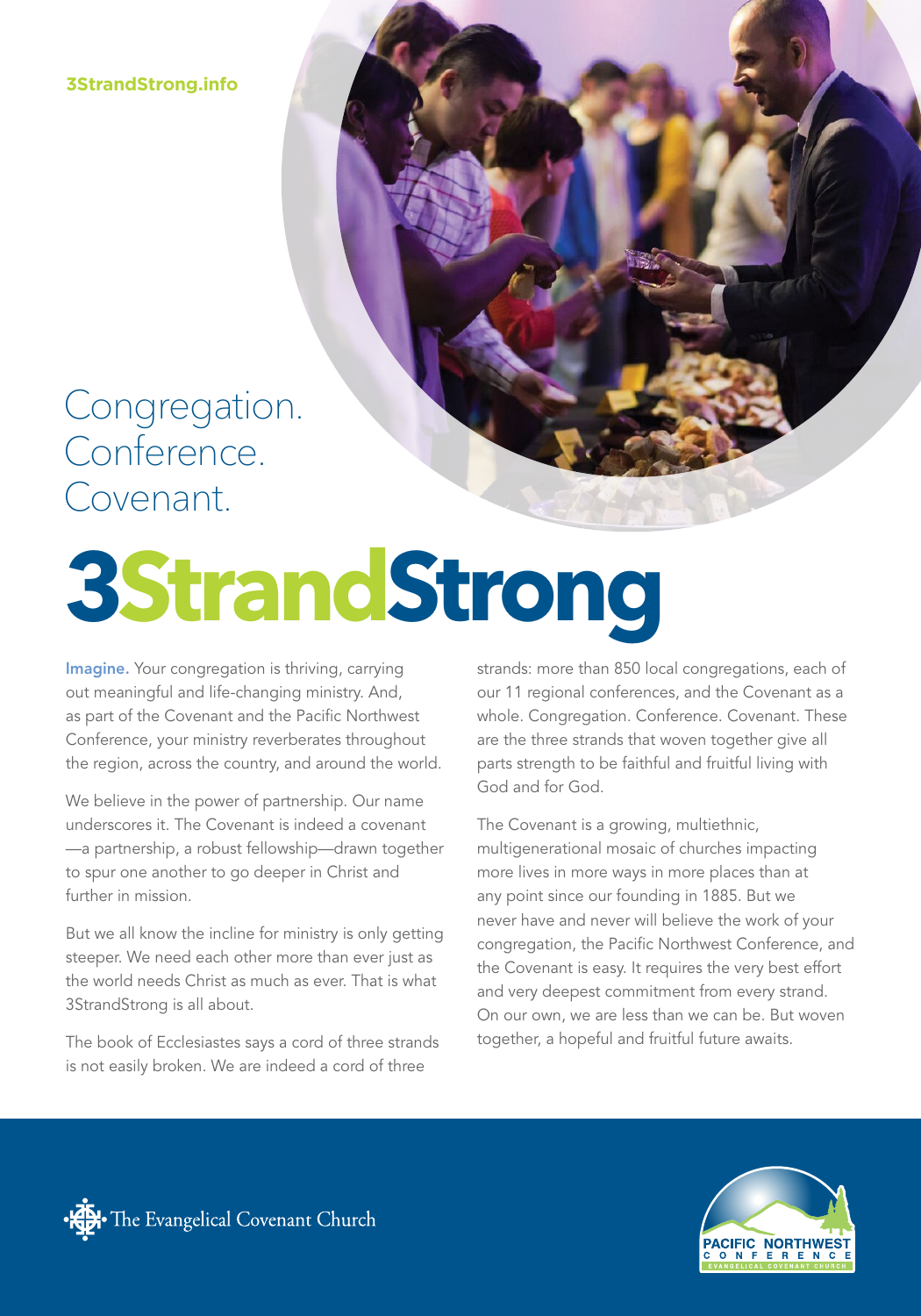**3StrandStrong.info**

## The **Opportunity**

The overarching mission of the Covenant is to partner together to see more disciples among more populations in a more caring and just world. To accomplish that, we pursue five mission priorities: start and strengthen churches, make and deepen disciples, develop leaders, love mercy do justice, and serve globally. In the Pacific Northwest Conference, we give particular attention to starting new churches, strengthening all churches, and supporting pastors.

*We believe the local church is God's basic strategy for reaching the world. And so the aim of the Pacific Northwest Conference and Covenant is clear: to serve our churches and unite our churches in service together.*





GREG YEE Superintendent







### You help us serve every church, including your own, through:

- Vitality resources to evaluate and plan for a healthy, missional future
- Clergy who are continually growing as competent servant leaders
- Events and resources for the discipleship of children, youth, and adults
- Resources and training for impacting your community through evangelism and community transformation

### You help us unite every church in service together, including your own, through:

- International partnerships in 40 countries around the world, where we work alongside national leaders to advance our shared mission priorities globally
- Church planting throughout the United States and Canada
- Community transformation ministries in affordable housing, low-income medical clinics, immigration services, senior housing, and group homes for adults with developmental disabilities and more

### As a result of this partnership, in the next five years we envision:

- Sending 50 new missionaries
- 125 new congregations in the United States and Canada, of which 10 will be in our conference
- 50,000 new followers of Christ, of which 5,000 will be in our conference
- 500 newly credentialed clergy
- 125 neighborhood transformation initiatives in local churches and communities
- Consultation to navigate important processes such as pastoral searches
- Practical resources for church management
- Employee benefit programs
- Loan programs for land and facility projects



- Every congregation walking toward a healthy, missional future
- Every pastor engaged in personal and professional pathways of healthy missional leadership
- Every lay leader resourced with accessible materials and training events